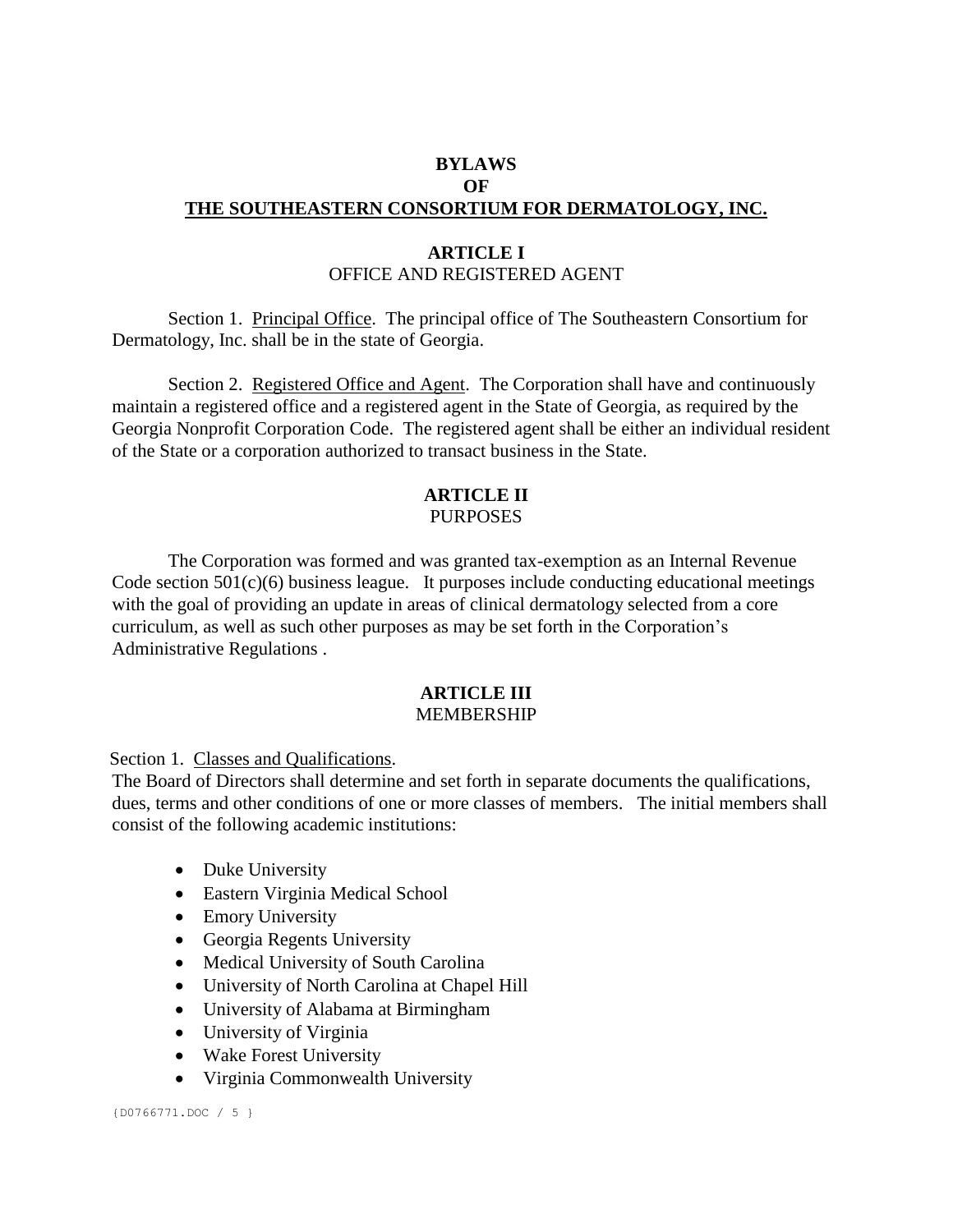Only Dermatology Departments or Divisions of these institutions are members. Member institutions may be added with 2/3 consensus of the Board of Directors of current member institutions.

 Section 2. Voting Rights. Member institutions vote via their one representative sitting on the Board of Directors.

 Section 3. Annual Meetings. There shall be an annual meeting of the members upon such date, time and place as the Board of Directors shall determine. The conduct and content of the annual meeting shall be as set forth in the Administrative Regulations.

Section 4. Removal. Any member institution may be removed from membership for a failure to pay dues or by a two-thirds vote of the Board of Directors for good cause, which is defined as failure to host a meeting, pay dues or assessments or fail to share meeting revenue as outlined in the Administrative Regulations.

Section 5. Member Obligations. As a condition of membership, each member institution shall have the following duties and obligations

- a. Host an annual meeting of the Corporation according to the schedule and guidelines agreed upon by the Board of Directors and as outlined in the Administrative Regulations.
- b. Make a one-time payment of \$2500 into a SEC Reserve Fund to be managed and used in accordance with guidelines provided in the Administrative Regulations
- c. To pay dues and assessments as designated in the Administrative Regulations or by consensus of the Board of Directors

# **ARTICLE IV**  BOARD OF DIRECTORS

Section 1. Powers. There shall be a Board of Directors of the Corporation, which shall supervise and control the business, property and affairs of the Corporation, except as otherwise expressly provided by law, the Articles of Incorporation of the Corporation, these Bylaws, or the Administrative Regulations.

Section 2. Number and Qualifications. The Directors on the Board shall consist of one representative appointed from each member academic institution

Section 3. Term of Office. The members of the Board shall serve until they resign, are removed, or a new representative is appointed from the member academic institution.

{D0766771.DOC / 5 }

.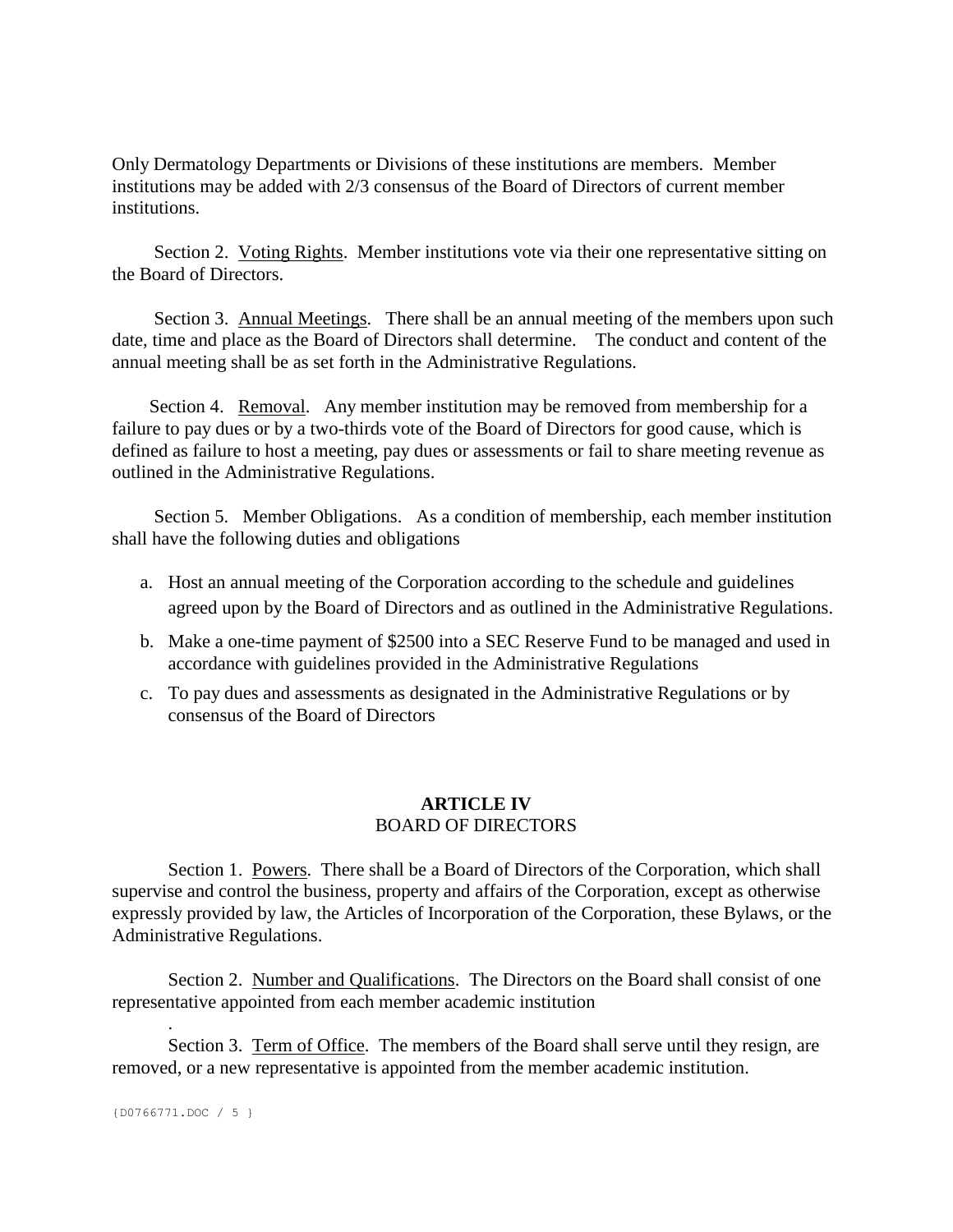Section 4. Resignation. Any Director may resign at any time by giving written notice to the Chairman of the Board of Directors of the Corporation. Such resignation shall take effect at the time specified therein, or, if no time is specified, at the time of acceptance thereof as determined by the Chairman.

Section 5. Removal. Removal of a Director is to be done for cause in conjunction with the member institution Chairman of Dermatology and with a replacement provided by the Chairman of Dermatology at that institution.

Section 6. Regular Meetings. A regular annual meeting of the Board of Directors of the Corporation shall be held each year, at such time, day and place as shall be designated by the Board of Directors.

Section 7. Special Meetings. Special meetings of the Board of Directors may be called at the direction of the Chairman or by a majority of the voting Directors then in office, to be held at such time, day and place as shall be designated in the notice of the meeting.

Section 8. Notice. Notice of the time, day and place of any meeting of the Board of Directors shall be given at least five days previous to the meeting and in the manner set forth in Section 2 of Article VII. The purpose for which a special meeting is called shall be stated in the notice. Any Director may waive notice of any meeting by a written or email statement executed either before or after the meeting. Attendance and participation at a meeting without objection to notice shall also constitute a waiver of notice.

Section 9. Quorum. A quorum of Directors is a simple majority of all Directors

Section 10. Manner of Acting. Except as otherwise expressly required by law, the Articles of Incorporation of the Corporation, or these Bylaws, the affirmative vote of 2/3 of the Directors present at any meeting at which a quorum is present shall be the act of the Board of Directors. Each Director shall have one vote. Voting by proxy shall not be permitted.

Section 11. Unanimous Written Consent In Lieu of a Meeting. The Board of Directors may take action without a meeting if written consent to the action is signed by all of the directors. Written consents may be returned by any means, including by electronic mail.

Section 12. Telephone Meeting. Any one or more directors may participate in a meeting of the Board of Directors by means of a conference telephone or similar telecommunications device which allows all persons participating in the meeting to hear each other. Participation by telephone shall be equivalent to presence in person at the meeting for purposes of determining if a quorum is present.

### **ARTICLE V OFFICERS**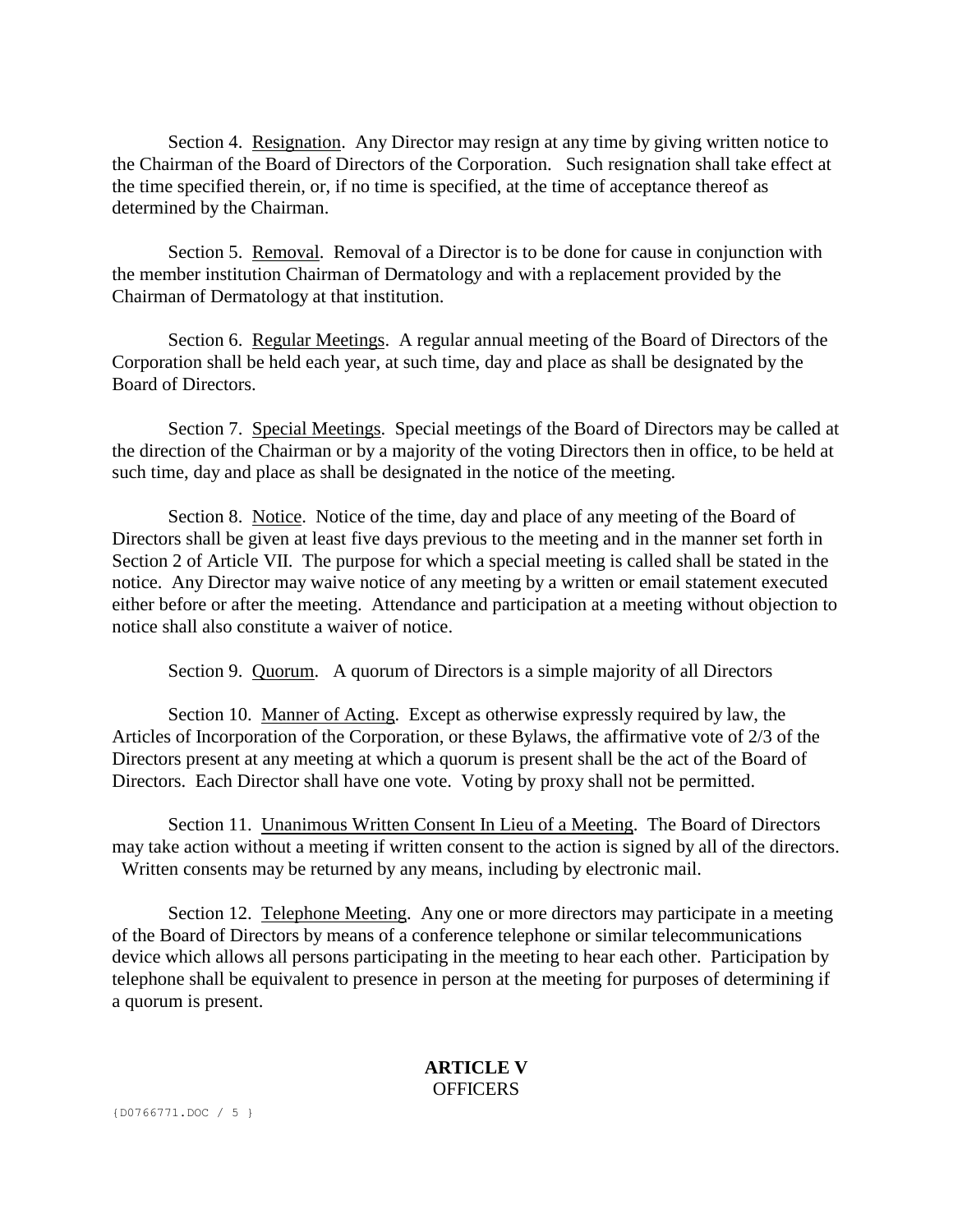Section 1. Officers. The officers of the Corporation shall consist of a President, Vice-President, Secretary and Treasurer. Non-voting officers may be added upon approval of the Board of Directors with responsibilities as outlined in the Administrative Regulations. No one person may hold the office of President and Treasurer.

Section 2. Election of Officers. The officers of the Corporation shall be elected by the Directors at the annual meeting of the Board.

Section 3. Term of Office. The President and Treasurer shall hold office for 3 year renewable terms or until their respective successors shall have been duly elected. The Vice-President shall hold office for one year. There is no limitation on the term of office for the Secretary.

Section 4. Resignation. Any officer may resign at any time by giving written notice to the Chairman of the Board of Directors. Such resignation shall take effect at the time specified in the notice, or if no time is specified, then immediately.

Section 5. Removal. Any officer may be removed from such office, with or without cause, by a two-thirds vote of voting members.

Section 6. Vacancies. A vacancy in any office shall be filled by the Board of Directors for the unexpired term.

Section 7. President. The President shall serve as Chairman of the Board of Directors and shall lead meetings, oversee the financial accounts of the Society with the Treasurer, and conduct such other duties as may be set forth in the Administrative Regulations or assigned by the Board of Directors from time to time.

Section 8. Vice-President. The Vice-President will be the Chairman of the next annual SEC meeting and will serve from the SEC annual meeting of the prior hosting institution to the SEC annual meeting held at their site.

Section 9. Secretary. The Secretary will serve to help coordinate the specific requirements of the SEC 501-C6 and his/her office will serve as the general office of the SEC.

Section 10. Treasurer. The Treasurer shall oversee the accounting of all funds of the Corporation and shall perform such duties as may be set forth in the Regulations or as the Board may assign.

### **ARTICLE VI COMMITTEES**